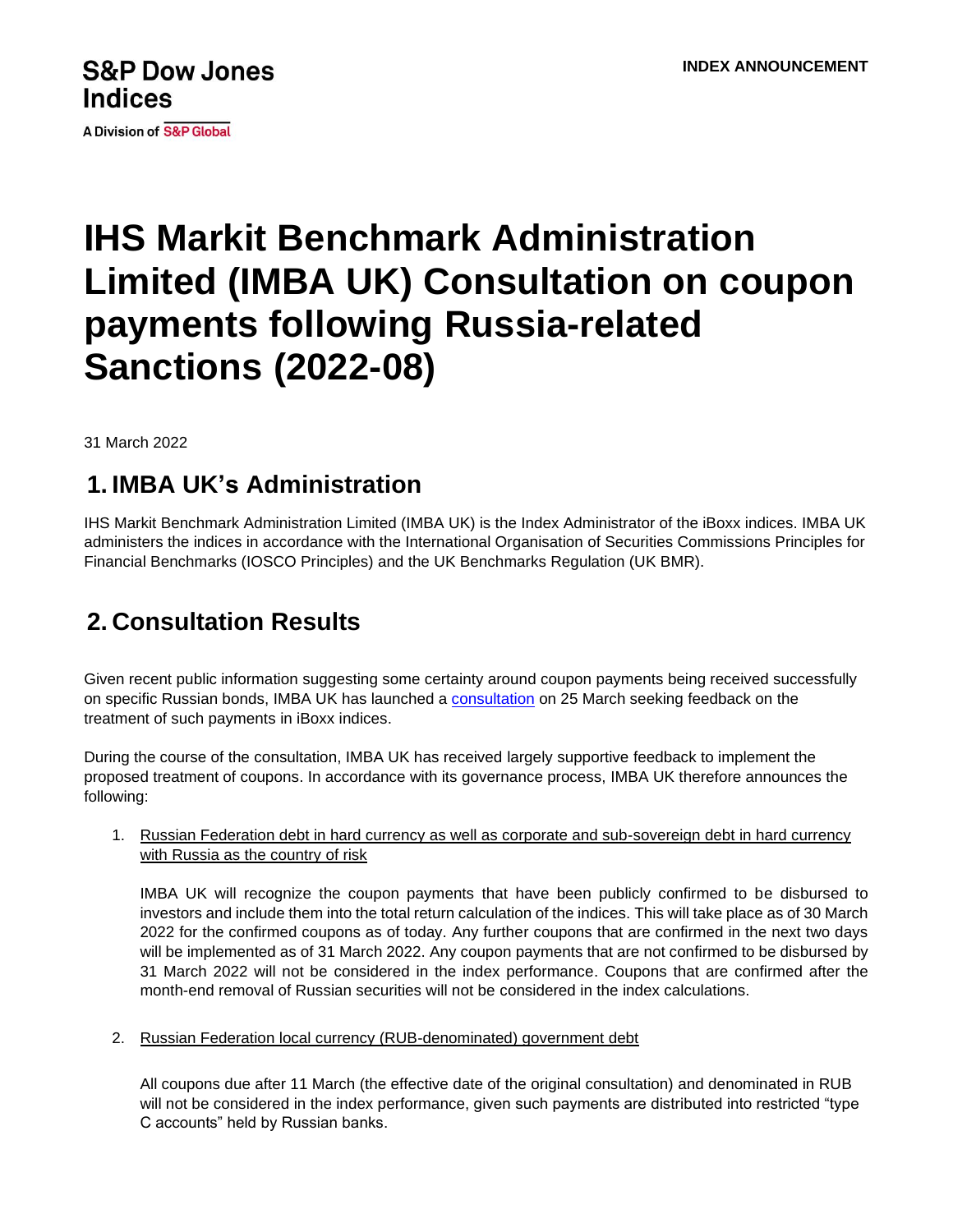As communicated in the result of Consultation on Russia-related Sanctions and Market Accessibility consultation on 10 March 2022, outstanding bonds with Russia as the country of risk will leave the iBoxx indices on 31 March 2022 with a value of zero (technically 0.000001). Any hard currency bonds that are confirmed to be redeemed by 31 March 2022 will be recognized in the index with their final redemption price. For clarity, bonds in iBoxx indices that are designated with country of risk "Belarus" do not have coupon payments due in March 2022 and are thus not featuring in the consultation and list.

See below appendix for impacted securities.

FOR MORE INFORMATION:

[indices@ihsmarkit.com](mailto:indices@ihsmarkit.com)

### **APPENDIX**

Below is the summary of potential impacted hard currency bonds with a country of risk "Russia" that are in iBoxx indices as of the time of publication of this updated consultation result announcement.

| Bonds for which the payments have been confirmed to be disbursed: |
|-------------------------------------------------------------------|
|-------------------------------------------------------------------|

| <b>ISIN</b>         | <b>Bond Description</b>  | <b>Currency</b> | <b>Coupon Date</b> |
|---------------------|--------------------------|-----------------|--------------------|
| XS2134628069        | GMKNRM 2.55 09/11/25     | <b>USD</b>      | 11-Mar-2022        |
| US55315NAD57        | GMKNRM 2.55 09/11/25     | <b>USD</b>      | 11-Mar-2022        |
| XS2384719402        | PHORRU 2.6 09/16/28      | <b>USD</b>      | 16-Mar-2022        |
| US71922LAD10        | PHORRU 2.6 09/16/28      | <b>USD</b>      | 16-Mar-2022        |
| XS0971721450        | RUSSIA 4.875 09/16/23    | <b>USD</b>      | 16-Mar-2022        |
| US78307ADG58        | RUSSIA 4.875 09/16/23    | <b>USD</b>      | 16-Mar-2022        |
| US78307ADH32        | RUSSIA 5.875 09/16/43    | <b>USD</b>      | 16-Mar-2022        |
| XS0971721963        | RUSSIA 5.875 09/16/43    | <b>USD</b>      | 16-Mar-2022        |
| XS2230649225        | BOINTE 6 09/17/26        | <b>USD</b>      | 17-Mar-2022        |
| US09973BAB53        | BOINTE 6 09/17/26        | <b>USD</b>      | 17-Mar-2022        |
| US2387703866        | <b>AKBHC 6 Perpetual</b> | <b>USD</b>      | 20-Mar-2022        |
| <b>US87251LAA44</b> | <b>AKBHC 6 Perpetual</b> | <b>USD</b>      | 20-Mar-2022        |
| XS1533915721        | EVRAZ 5.375 03/20/23     | <b>USD</b>      | 20-Mar-2022        |
| US30050AAG85        | EVRAZ 5 5.375 03/20/23   | <b>USD</b>      | 20-Mar-2022        |
| XS2384475930        | CRBKMO 3.875 09/21/26    | <b>USD</b>      | 21-Mar-2022        |
| US12504PAJ93        | CRBKMO 3.875 09/21/26    | <b>USD</b>      | 21-Mar-2022        |
| XS1795409082        | GAZPRU 2.5 03/21/26      | <b>EUR</b>      | 21-Mar-2022        |
| XS0906949523        | GAZPRU 4.364 03/21/25    | <b>EUR</b>      | 21-Mar-2022        |
| RU000A0ZYYP9        | RUSSIA 4.375 03/21/29    | <b>USD</b>      | 21-Mar-2022        |
| RU000A0ZYYN4        | RUSSIA 4.375 03/21/29    | <b>USD</b>      | 21-Mar-2022        |
| US85812RAA77        | NLMKRU 4 09/21/24        | <b>USD</b>      | 21-Mar-2022        |
| XS1577953174        | NLMKRU 4 09/21/24        | <b>USD</b>      | 21-Mar-2022        |
| <b>US37955KAC62</b> | GLPRLI 6.5 09/22/23      | <b>USD</b>      | 22-Mar-2022        |
| XS1405775450        | GLPRLI 6.5 09/22/23      | <b>USD</b>      | 22-Mar-2022        |
| <b>US44970CAA53</b> | IMHRUS 5.9 09/23/25      | <b>USD</b>      | 23-Mar-2022        |